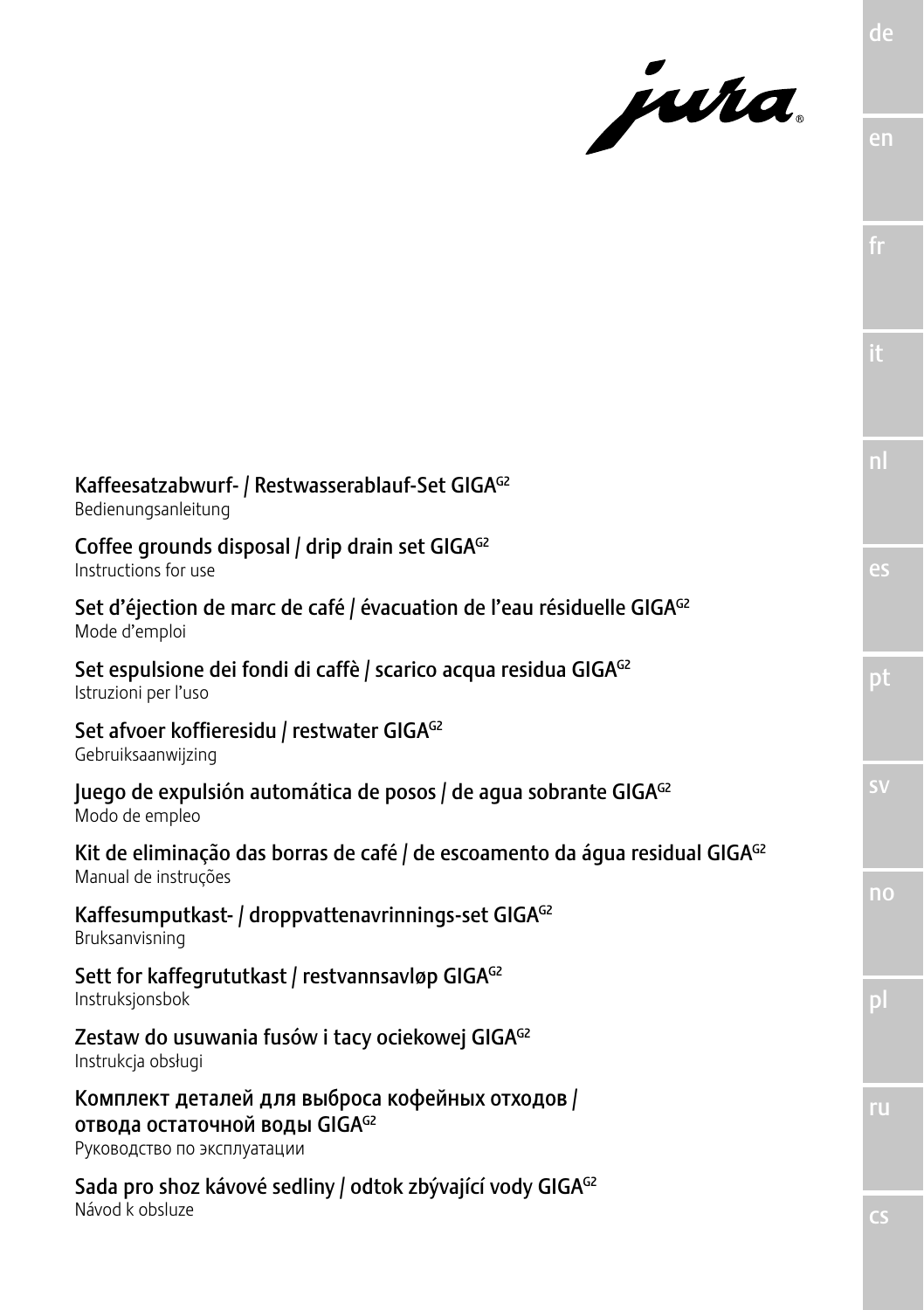# **Table of contents**

## Supplied as standard



Information about operating the coffee machine with the coffee grounds disposal / drip drain set: To deactivate the coffee machine's coffee grounds counter, you must activate the direct disposal option using the customer software.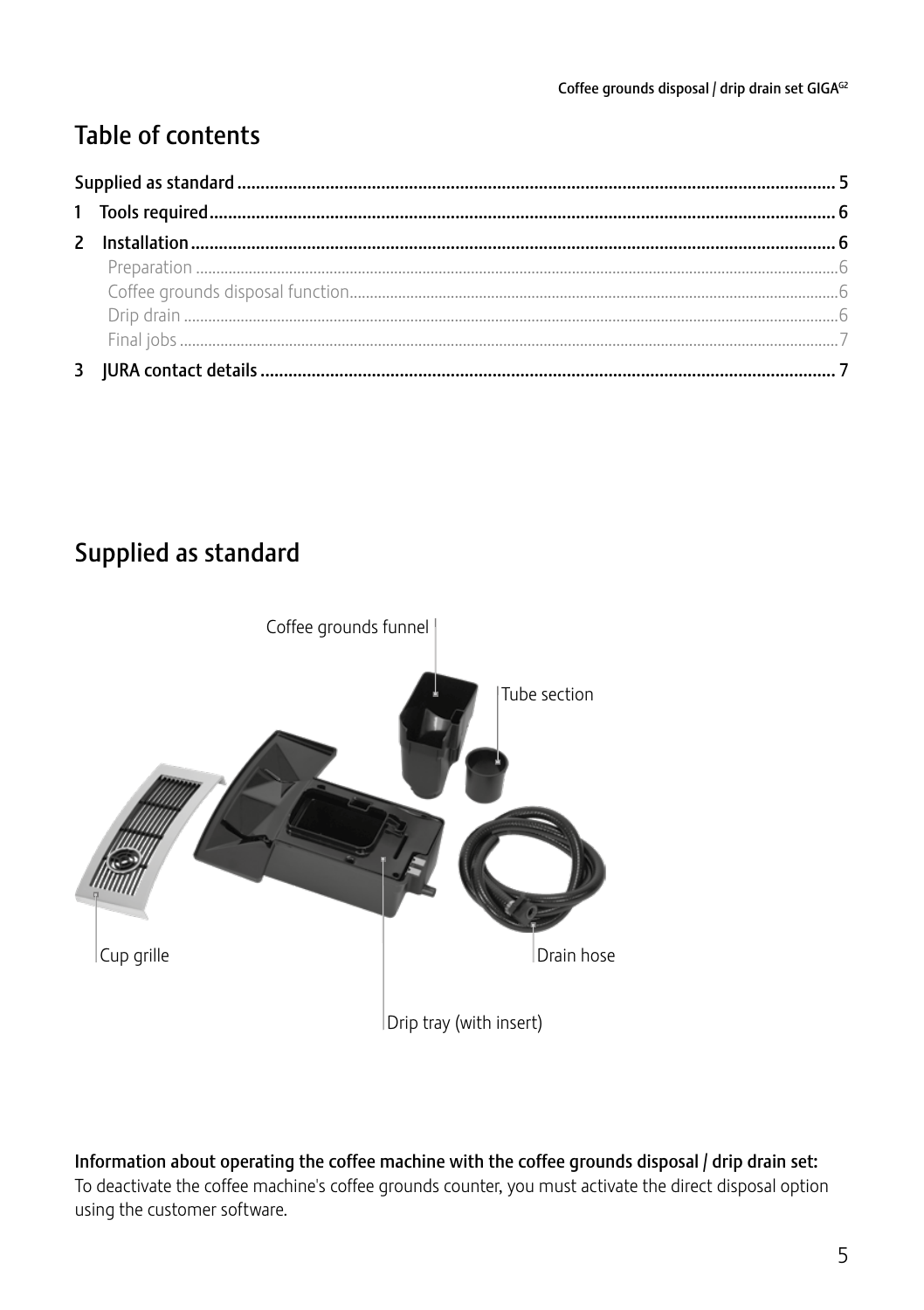# 1 Tools required

- Drill<br>■ File
- File
- in addition for coffee grounds disposal function
	- $= 60$  mm core drill bit
	- $\equiv$  70 mm core drill bit
- $\blacksquare$  in addition for drip drain
	- $\blacksquare$  Core drill bit of at least 35 mm

# 2 Installation

### Preparation

- $\blacktriangleright$  Switch off coffee machine.
- $\blacktriangleright$  Unplug from the power socket.
- $\blacktriangleright$  Remove the water tank.
- $\triangleright$  Open the service cover on the back of the machine by pressing above the JURA logo.
- $\blacktriangleright$  Push the red sliding catches completely to the rear to close the bean containers.
- $\blacktriangleright$  Turn the blue locking devices outwards.
- $\blacktriangleright$  Remove both bean containers.
- $\blacktriangleright$  Remove drip tray and coffee grounds container.
- $\triangleright$  Carefully lay the coffee machine on its back.

## Coffee grounds disposal function

- **i** If you **only** want to install the coffee grounds disposal function, use the drip tray for the coffee machine.
	- $\triangleright$  Drill hole in underside of drip tray (with 60 mm core drill bit).



 $\triangleright$  Deburr drilled hole with a file.

- $\blacktriangleright$  Fit coffee grounds funnel in drip tray.
- $\triangleright$  Drill hole for coffee grounds disposal in tabletop (70 mm core drill bit). For position, see illustration on last page of these instructions for use.
- $\blacktriangleright$  Remove round cover.



 $\blacktriangleright$  Insert tube section and tighten.



- $\triangleright$  Set coffee machine upright again.
- $\blacktriangleright$  Position coffee machine with tube section over hole in tabletop.

## Drip drain

- $\mathbf{i}$  If you only want to install the drip drain or the drip drain along with the coffee grounds disposal function, please use the drip tray and cup grille supplied in this set. The valve for the drip drain is already integrated in this drip tray.
	- $\triangleright$  Drill hole for drain hose in tabletop (core drill bit of at least 35 mm; distance from machine of at least 40 mm). For position, see illustration on last page of these instructions for use.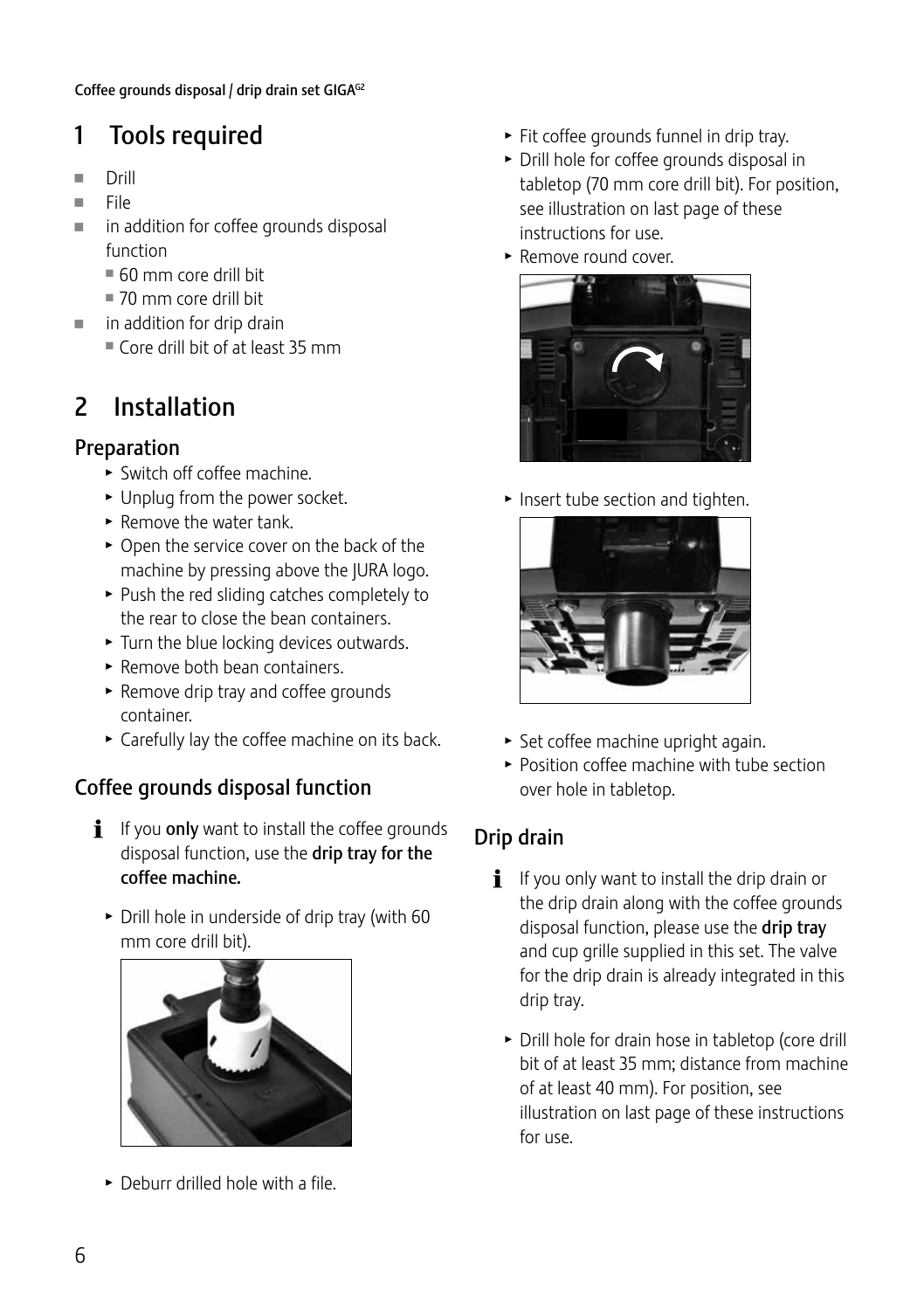$\blacktriangleright$  Slide drain hose into quide until it clicks.



- $\blacktriangleright$  Set coffee machine upright again.
- $\blacktriangleright$  Guide drain hose through hole in tabletop.
- $\mathbf{i}$  If you also want to install the coffee grounds disposal function in addition to the drip drain, please use the drip tray and cup grille supplied in this set. Then follow the steps in the 'Coffee grounds disposal function' section with this drip tray.

### Final jobs

- $\blacktriangleright$  Fit drip tray.
- $\blacktriangleright$  Fit water tank.
- $\blacktriangleright$  Fit both bean containers.
- $\blacktriangleright$  Turn the blue locking devices inwards.
- $\blacktriangleright$  Pull the red sliding catches completely to the front to open the bean containers again.
- $\blacktriangleright$  Refit the service cover and fix it by pressing above the JURA logo. It will click into place audibly.
- $\blacktriangleright$  Plug the machine into the power socket.
- $\blacktriangleright$  Switch on coffee machine.

# 3 JURA contact details

JURA Elektroapparate AG Kaffeeweltstrasse 10 CH-4626 Niederbuchsiten Tel. +41 (0)62 38 98 233

@ You will find additional contact details for your country at www.jura.com.